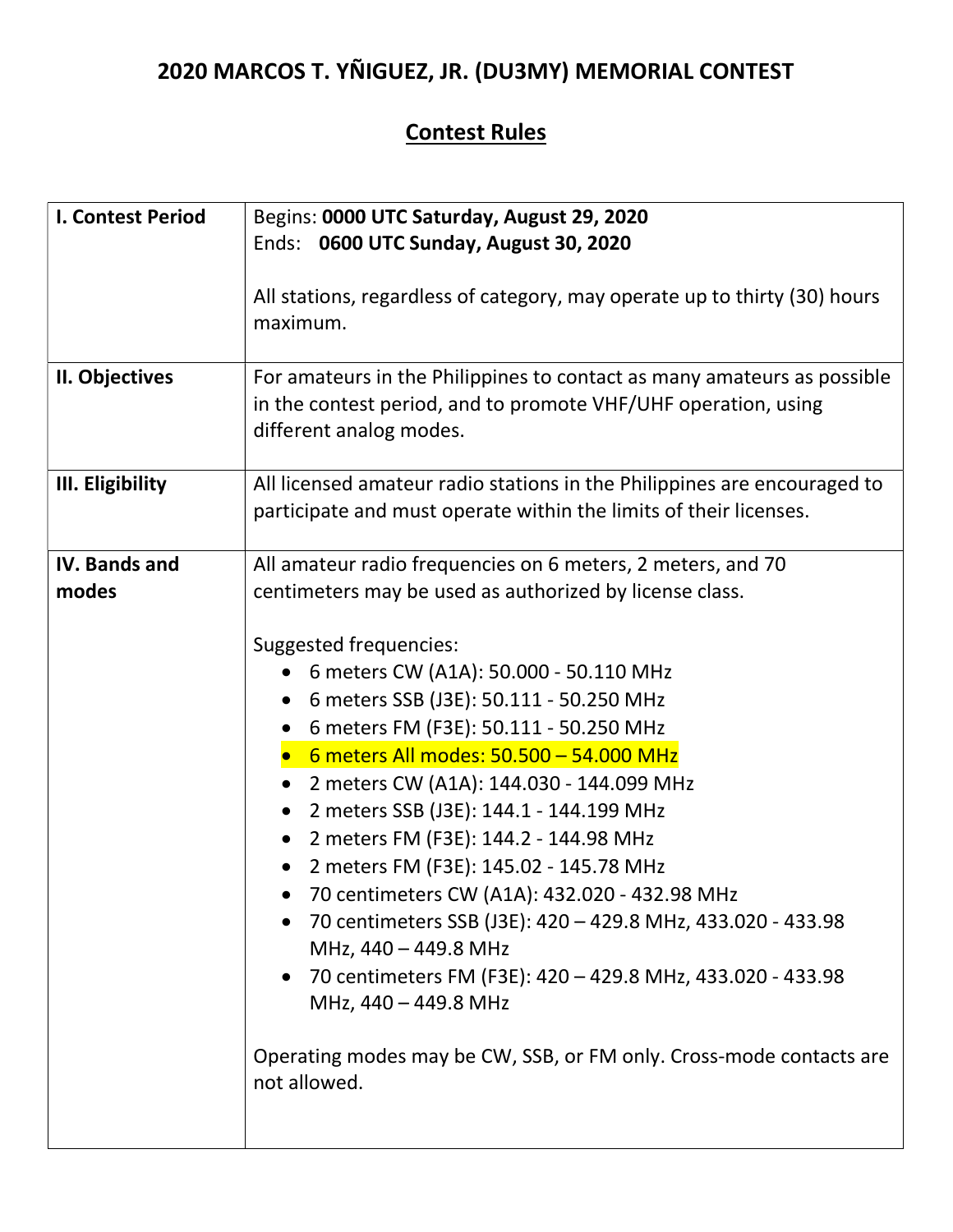| V. Categories of        | For all categories: Transmitters and receivers must be located within a      |
|-------------------------|------------------------------------------------------------------------------|
| <b>Competition</b>      | 500-meter diameter circle or within the property limits of the station       |
|                         | licensee's address, whichever is greater.                                    |
|                         |                                                                              |
|                         | 1. Single Operator - All Band. Only one signal allowed at any one            |
|                         | time; the operator may change bands at any time.                             |
|                         | 2. Single Operator - Single Band. Only one signal allowed at any one         |
|                         | time.                                                                        |
|                         | 3. Single Operator - All Band QRP. Only one signal allowed at any            |
|                         | one time, maximum output 5 watts only. The operator may                      |
|                         | change bands at any time.                                                    |
|                         | 4. Single-Operator - Single Band QRP. Only one signal allowed at             |
|                         | any one time, maximum output 5 watts only.                                   |
|                         | 5. There will be no Multi-Operator category this year.                       |
|                         |                                                                              |
|                         | Stations in any category may operate from any single location, home or       |
|                         | portable.                                                                    |
| <b>VI. Exchange</b>     | RS(T) + Philippine ZIP code of the transmitter's location.                   |
|                         |                                                                              |
|                         | In case of foreign contacts, please log "0000" for the zip code.             |
|                         |                                                                              |
| <b>VII. Multipliers</b> | The multiplier is the number of different zip codes and local prefixes       |
|                         | worked $(i.e., DU - DZ, 4D - 41)$ . A multiplier is counted only once in the |
|                         | entire contest.                                                              |
|                         |                                                                              |
| <b>VIII. Scoring</b>    | Two (2) points per QSO on 6 meters                                           |
|                         | One (1) point per QSO on 2 meters<br>$\bullet$                               |
|                         | Two (2) points per QSO on 70 centimeters.<br>$\bullet$                       |
|                         | Additional one (1) QSO point for each SSB and CW contact.<br>$\bullet$       |
|                         |                                                                              |
|                         | Final score is the total QSO points multiplied by the total number of        |
|                         | multipliers worked.                                                          |
| <b>IX. Awards</b>       | All participants submitting a log shall receive a Certificate of             |
|                         | Participation.                                                               |
|                         |                                                                              |
|                         | Certificates will be awarded to the top scoring stations in each DU radio    |
|                         | district. For District 1, two certificates will be awarded: one (1)          |
|                         | certificate for the top scoring station in the National Capital Region       |
|                         | (NCR), and one (1) certificate for the top scoring station outside of NCR    |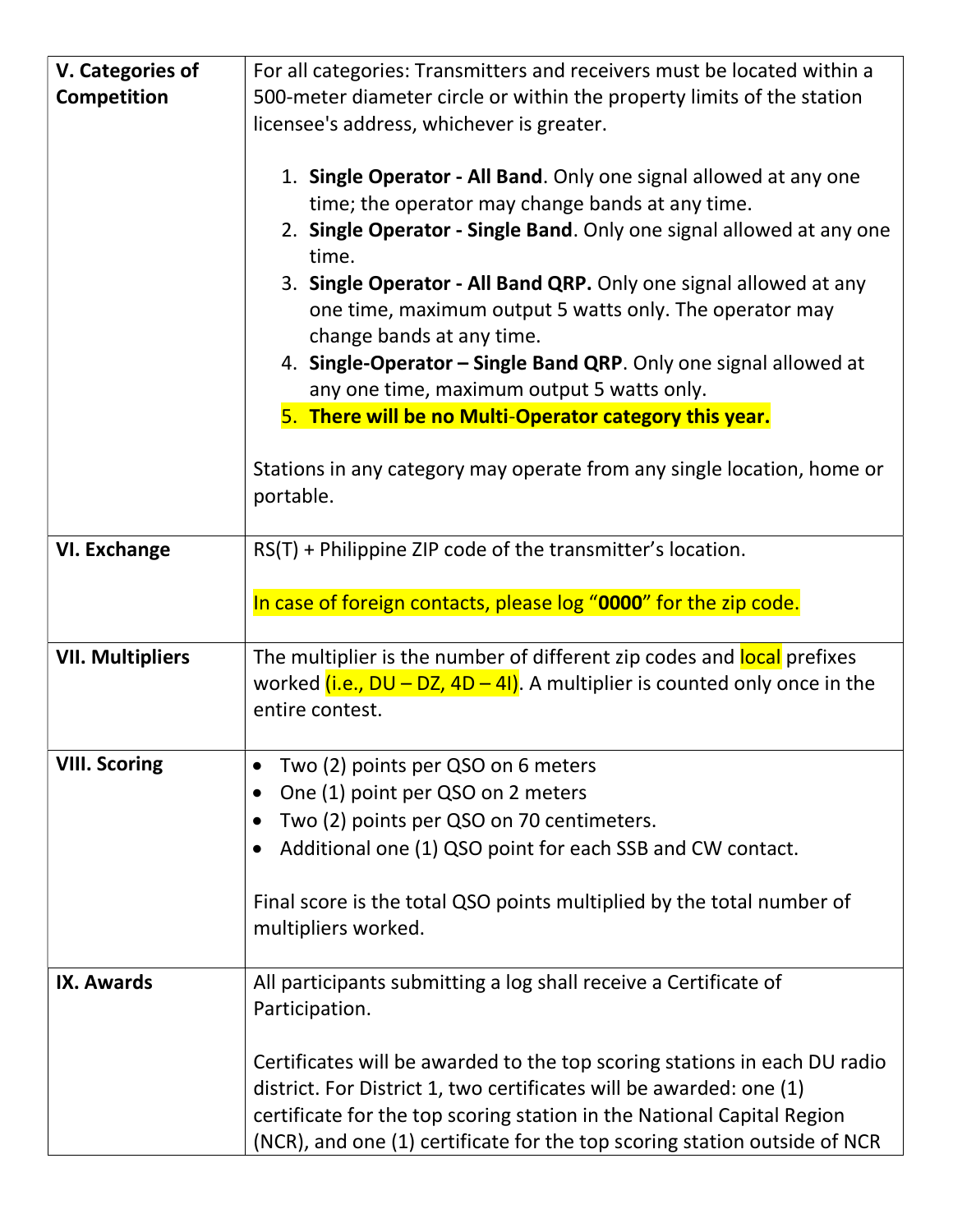|                          | (CALABARZON and MIMAROPA).                                                                                                                                                                                                                                                                                                                                                                                                                                                                                                                                                                                                                                                                                                                                                                                                                                                                                                                                                                                                                                                                                                                                                                                                                                 |
|--------------------------|------------------------------------------------------------------------------------------------------------------------------------------------------------------------------------------------------------------------------------------------------------------------------------------------------------------------------------------------------------------------------------------------------------------------------------------------------------------------------------------------------------------------------------------------------------------------------------------------------------------------------------------------------------------------------------------------------------------------------------------------------------------------------------------------------------------------------------------------------------------------------------------------------------------------------------------------------------------------------------------------------------------------------------------------------------------------------------------------------------------------------------------------------------------------------------------------------------------------------------------------------------|
|                          | Plaques will be awarded to the highest scoring stations in each category.                                                                                                                                                                                                                                                                                                                                                                                                                                                                                                                                                                                                                                                                                                                                                                                                                                                                                                                                                                                                                                                                                                                                                                                  |
|                          | The amateur radio club with the highest aggregate score will receive a<br>plaque. See Section X for Club competition.                                                                                                                                                                                                                                                                                                                                                                                                                                                                                                                                                                                                                                                                                                                                                                                                                                                                                                                                                                                                                                                                                                                                      |
|                          | Certificates will be awarded for the longest haul for each band.                                                                                                                                                                                                                                                                                                                                                                                                                                                                                                                                                                                                                                                                                                                                                                                                                                                                                                                                                                                                                                                                                                                                                                                           |
|                          | Certificates will be distributed via email.                                                                                                                                                                                                                                                                                                                                                                                                                                                                                                                                                                                                                                                                                                                                                                                                                                                                                                                                                                                                                                                                                                                                                                                                                |
| X. Club<br>Competition   | Members of NTC-recognized amateur radio clubs may submit logs for<br>aggregate club score. Club membership should be clearly indicated in<br>the submitted log. To qualify, a minimum of three (3) logs from club<br>members must be submitted.                                                                                                                                                                                                                                                                                                                                                                                                                                                                                                                                                                                                                                                                                                                                                                                                                                                                                                                                                                                                            |
| <b>XI. Miscellaneous</b> | UTC DATE. Format for UTC date is yyyy-mm-dd (e.g. 2020-08-29).<br>1.<br>UTC is the required logging time. Must be in military (24-hour) 4-<br>2.<br>digit format (e.g. 0500).<br>An operator may sign only one call sign during the contest.<br>3.<br>Duplicate contacts on the same band AND mode are not allowed.<br>4.<br>5.<br>Aeronautical mobile contacts do not count.<br>Contacts via repeaters or digital radio are not allowed. Remote<br>6.<br>operations are not allowed.<br>No self-spotting or asking to be spotted is allowed. This includes<br>7.<br>the use of the telephone, social media, and website posts.<br>The use of non-amateur means to complete a QSO is not allowed.<br>8.<br>Piggybacking (relaying of contacts) is strictly prohibited.<br>9.<br>10. Contacts made through nets are not allowed.<br>11. Contacts made on the EMERGENCY frequency, 145.000 MHz are not<br>valid.<br>12. In the event that HERO is activated, all participants are not to use<br>144.74 MHz.<br>13. Special event call signs must secure a permit from the NTC prior to<br>the contest. Failure to obtain the same will disqualify the contest<br>entry. A copy of the Special Permit shall be submitted together with<br>the log submission. |
| <b>XII. Declaration</b>  | Your submission of a log entry affirms that:<br>a. You have abided by all the rules of the contest as well as the<br>Amateur Radio laws of the Philippines;                                                                                                                                                                                                                                                                                                                                                                                                                                                                                                                                                                                                                                                                                                                                                                                                                                                                                                                                                                                                                                                                                                |